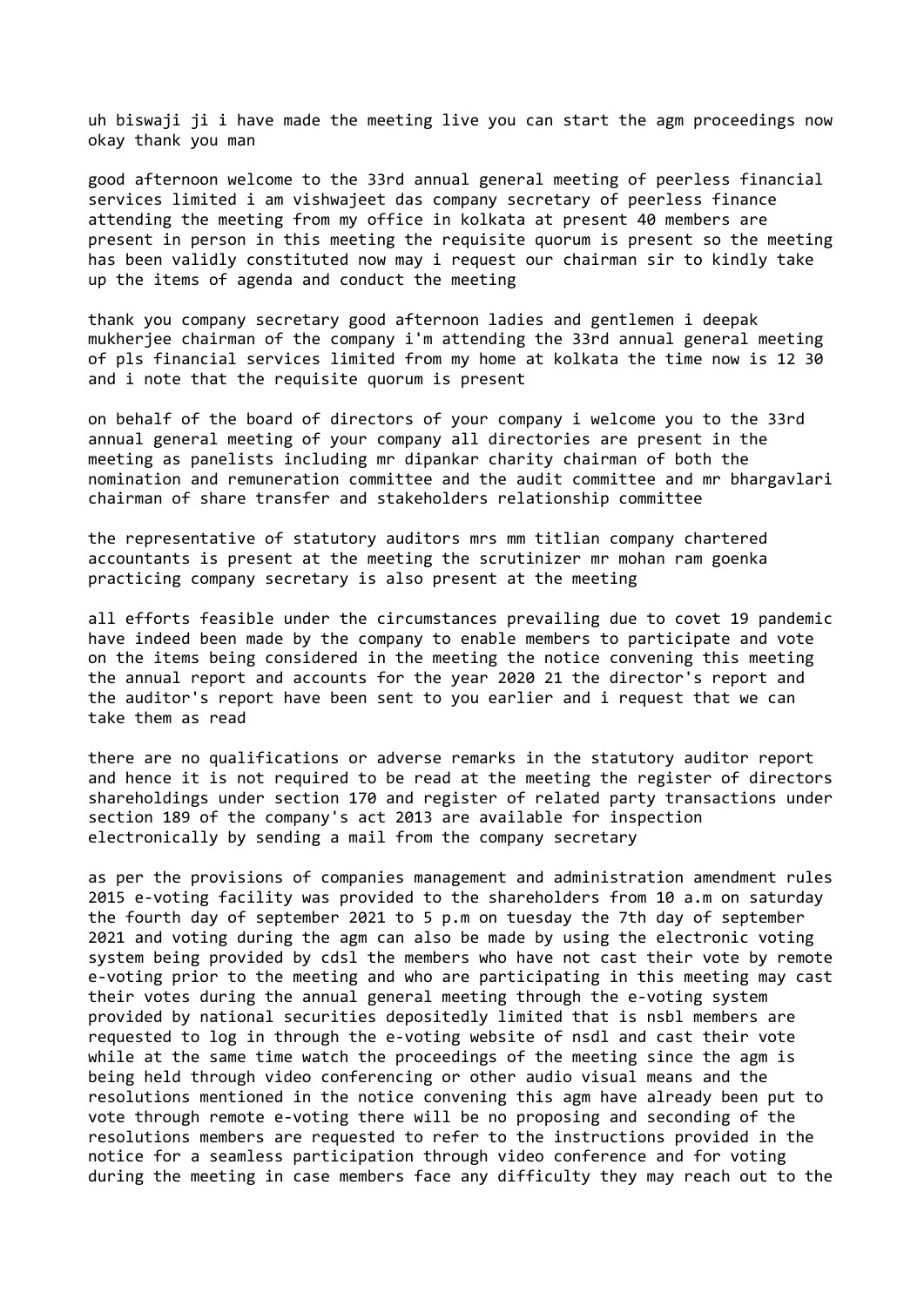helpline numbers mentioned in the notice

the company had appointed mohan ram goenka practicing company secretary as the scrutinizer for the purpose of scrutinizing the process of remote e-voting held prior to agm and e-voting during the agm

before i take up the business of the meeting allow me to say a few words on the performance of your company during the financial year ended 2020 2021 financial year 2000 2021 was another year of growth for pls fidans despite the unprecedented turmoil caused by the covet pandemic our top line during the financial year

80 by 87 percent to rupees 21.49 million over the last year profits after tax nearly doubled to rupees 17.05 million from rupees 8.55 million last year the size of the loan book grew by 88 from rupees 164.41 million in financial year ended 2019 20 to rupees 309.38 million in the financial year ended 2020 21. the pandemic affected a part of a business as we allowed moratorium on data dot debt repayments and also deferment of interest payments in deserving cases in order to alleviate problems in debt servicing we also made several changes in our internal work methods via increased reliance on automated systems and risk management to cope with the challenges of the post-pandemic era uncertainties over the pandemic are not over yet however we are looking forward to another year of profitable growth

let me now take up the business of the meeting number one adoption of financial statements for the year financial year ended 2021.

the following resolution is being moved as an ordinary resolution let me read it out results resolved that the financial statements for the year ended 31st march 2021 consisting of the statement of profit and loss of the company for the financial year ended 31st march 2021 and the balance sheet as on that date together with the notes thereon the statement of changes in equity and the cash flow statement for the financial year ended 31st march 2021 as the next thereto in terms of the relevant provisions of the companies act 2013 the auditor's report and the director's report both dated 29th june 2021 as attached there to be and the same are hereby received considered and adopted

unquote the resolution is for adoption of the financial statements and reports of the auditors and directors thereof

i am putting the resolution to vote by members electronic voting system sdl portal members who have not cast your vote through remote e-voting system may at your discretion cast your vote now or after the other businesses of the meeting are finished number two reappointment of mr sunil gandhi roy director din 000-4396

by rotation the following resolution is being moved as an ordinary ordinary resolution quote resolved that mr sunil kanthi roy director din 000 fourth who retires by rotation at this meeting in accordance with the provisions of section 152 of the companies act 2013 and who is eligible for reappointment b and he is hereby reappointed a director of the company whose period of office shall be liable to determination by retirement of directors by rotation unquote the resolution is for re-election of the retiring director mr sunil kantiroy director din00-43966